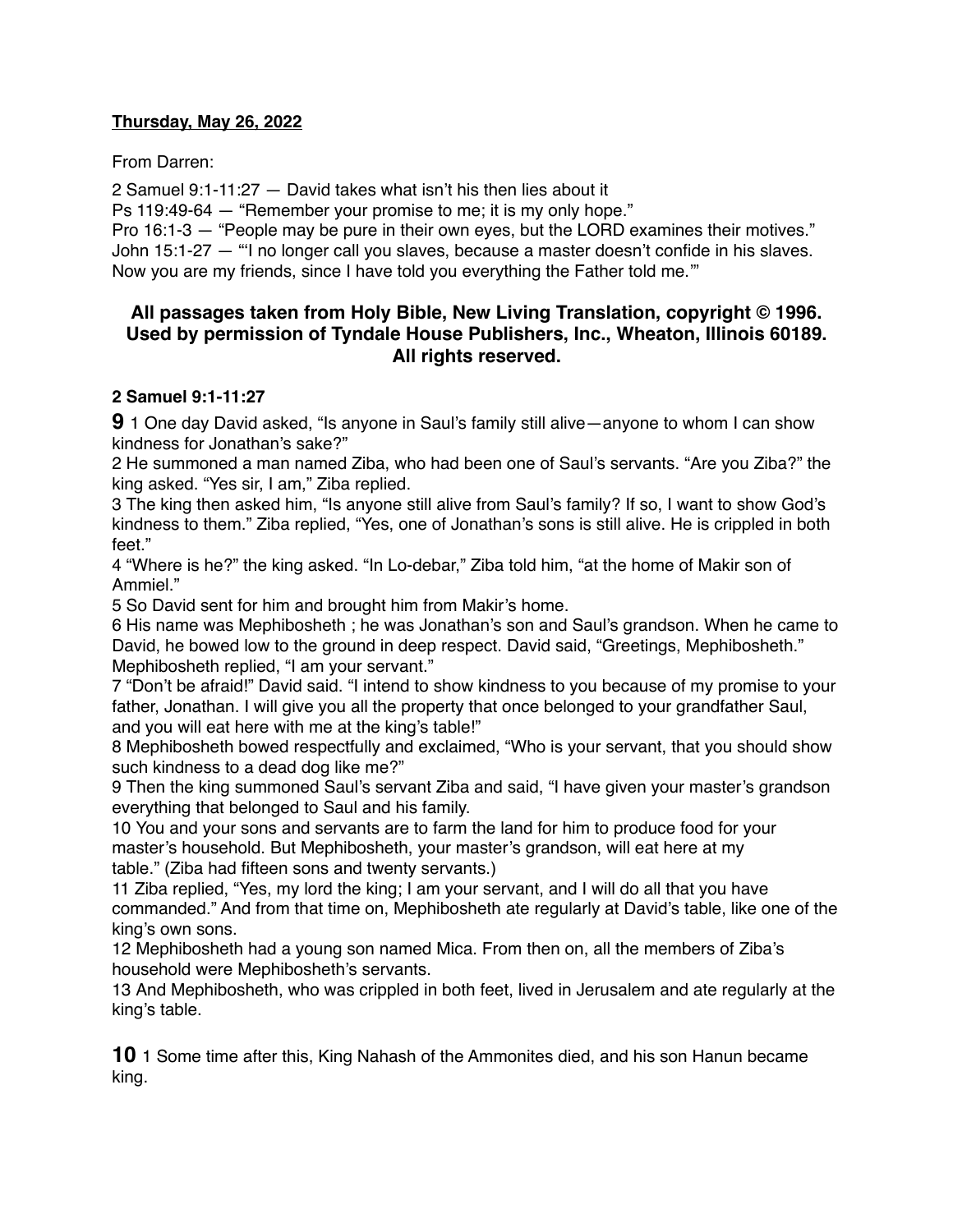2 David said, "I am going to show loyalty to Hanun just as his father, Nahash, was always loyal to me." So David sent ambassadors to express sympathy to Hanun about his father's death. But when David's ambassadors arrived in the land of Ammon,

3 the Ammonite commanders said to Hanun, their master, "Do you really think these men are coming here to honor your father? No! David has sent them to spy out the city so they can come in and conquer it!"

4 So Hanun seized David's ambassadors and shaved off half of each man's beard, cut off their robes at the buttocks, and sent them back to David in shame.

5 When David heard what had happened, he sent messengers to tell the men, "Stay at Jericho until your beards grow out, and then come back." For they felt deep shame because of their appearance.

6 When the people of Ammon realized how seriously they had angered David, they sent and hired 20,000 Aramean foot soldiers from the lands of Beth-rehob and Zobah, 1,000 from the king of Maacah, and 12,000 from the land of Tob.

7 When David heard about this, he sent Joab and all his warriors to fight them.

8 The Ammonite troops came out and drew up their battle lines at the entrance of the city gate, while the Arameans from Zobah and Rehob and the men from Tob and Maacah positioned themselves to fight in the open fields.

9 When Joab saw that he would have to fight on both the front and the rear, he chose some of Israel's elite troops and placed them under his personal command to fight the Arameans in the fields.

10 He left the rest of the army under the command of his brother Abishai, who was to attack the Ammonites.

11 "If the Arameans are too strong for me, then come over and help me," Joab told his brother. "And if the Ammonites are too strong for you, I will come and help you.

12 Be courageous! Let us fight bravely for our people and the cities of our God. May the LORD's will be done."

13 When Joab and his troops attacked, the Arameans began to run away.

14 And when the Ammonites saw the Arameans running, they ran from Abishai and retreated into the city. After the battle was over, Joab returned to Jerusalem.

15 The Arameans now realized that they were no match for Israel. So when they regrouped, 16 they were joined by additional Aramean troops summoned by Hadadezer from the other side of the Euphrates River. These troops arrived at Helam under the command of Shobach, the commander of Hadadezer's forces.

17 When David heard what was happening, he mobilized all Israel, crossed the Jordan River, and led the army to Helam. The Arameans positioned themselves in battle formation and fought against David.

18 But again the Arameans fled from the Israelites. This time David's forces killed 700 charioteers and 40,000 foot soldiers, including Shobach, the commander of their army. 19 When all the kings allied with Hadadezer saw that they had been defeated by Israel, they surrendered to Israel and became their subjects. After that, the Arameans were afraid to help the Ammonites.

**11** 1 In the spring of the year, when kings normally go out to war, David sent Joab and the Israelite army to fight the Ammonites. They destroyed the Ammonite army and laid siege to the city of Rabbah. However, David stayed behind in Jerusalem.

2 Late one afternoon, after his midday rest, David got out of bed and was walking on the roof of the palace. As he looked out over the city, he noticed a woman of unusual beauty taking a bath.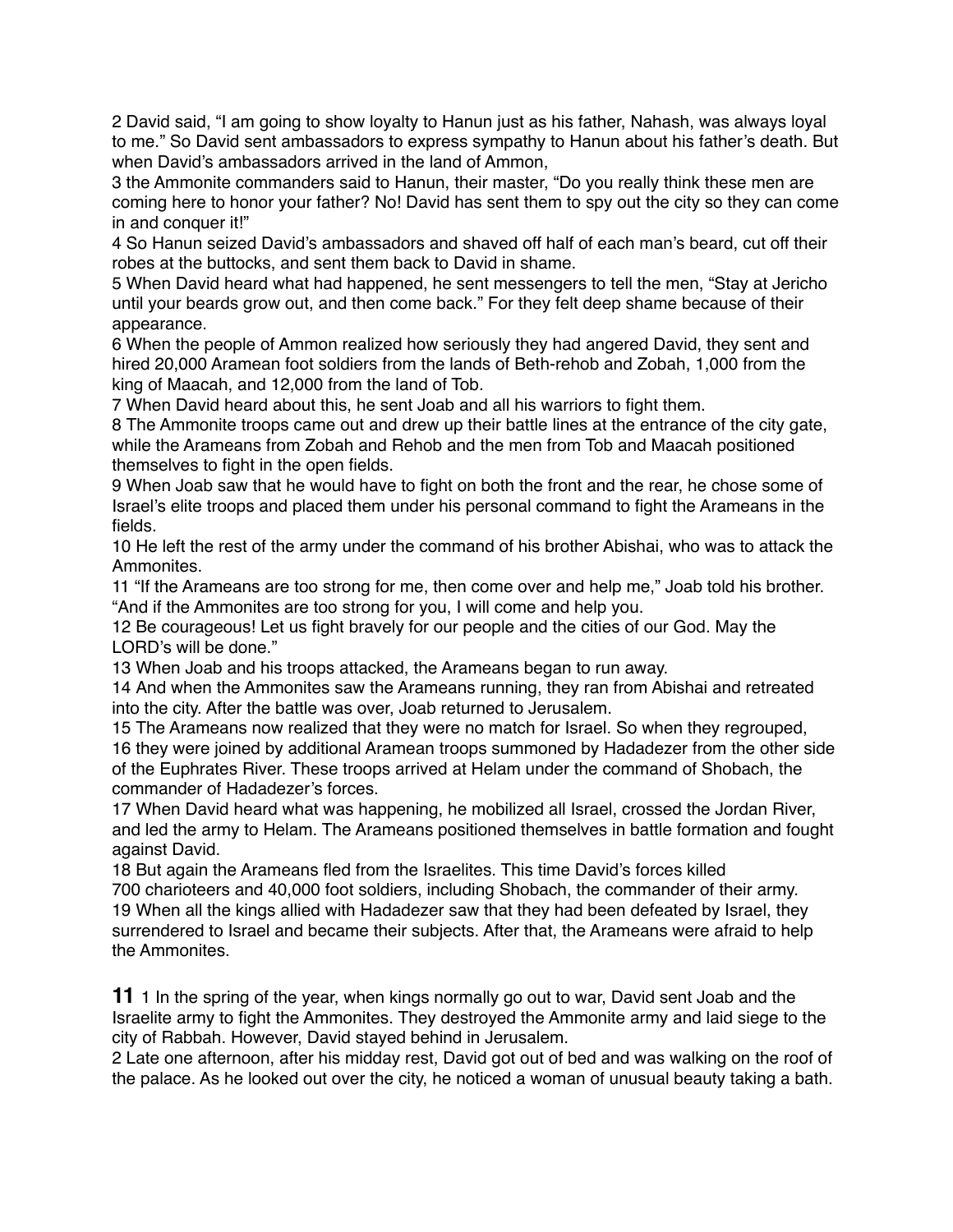3 He sent someone to find out who she was, and he was told, "She is Bathsheba, the daughter of Eliam and the wife of Uriah the Hittite."

4 Then David sent messengers to get her; and when she came to the palace, he slept with her. She had just completed the purification rites after having her menstrual period. Then she returned home.

5 Later, when Bathsheba discovered that she was pregnant, she sent David a message, saying, "I'm pregnant."

6 Then David sent word to Joab: "Send me Uriah the Hittite." So Joab sent him to David.

7 When Uriah arrived, David asked him how Joab and the army were getting along and how the war was progressing.

8 Then he told Uriah, "Go on home and relax. " David even sent a gift to Uriah after he had left the palace.

9 But Uriah didn't go home. He slept that night at the palace entrance with the king's palace guard.

10 When David heard that Uriah had not gone home, he summoned him and asked, "What's the matter? Why didn't you go home last night after being away for so long?"

11 Uriah replied, "The Ark and the armies of Israel and Judah are living in tents, and Joab and my master's men are camping in the open fields. How could I go home to wine and dine and sleep with my wife? I swear that I would never do such a thing."

12 "Well, stay here today," David told him, "and tomorrow you may return to the army." So Uriah stayed in Jerusalem that day and the next.

13 Then David invited him to dinner and got him drunk. But even then he couldn't get Uriah to go home to his wife. Again he slept at the palace entrance with the king's palace guard.

14 So the next morning David wrote a letter to Joab and gave it to Uriah to deliver.

15 The letter instructed Joab, "Station Uriah on the front lines where the battle is fiercest. Then pull back so that he will be killed."

16 So Joab assigned Uriah to a spot close to the city wall where he knew the enemy's strongest men were fighting.

17 And when the enemy soldiers came out of the city to fight, Uriah the Hittite was killed along with several other Israelite soldiers.

18 Then Joab sent a battle report to David.

19 He told his messenger, "Report all the news of the battle to the king.

20 But he might get angry and ask, 'Why did the troops go so close to the city? Didn't they know there would be shooting from the walls?

21 Wasn't Abimelech son of Gideon killed at Thebez by a woman who threw a millstone down on him from the wall? Why would you get so close to the wall?' Then tell him, 'Uriah the Hittite was killed, too."

22 So the messenger went to Jerusalem and gave a complete report to David.

23 "The enemy came out against us in the open fields," he said. "And as we chased them back to the city gate,

24 the archers on the wall shot arrows at us. Some of the king's men were killed, including Uriah the Hittite."

25 "Well, tell Joab not to be discouraged," David said. "The sword devours this one today and that one tomorrow! Fight harder next time, and conquer the city!"

26 When Uriah's wife heard that her husband was dead, she mourned for him.

27 When the period of mourning was over, David sent for her and brought her to the palace, and she became one of his wives. Then she gave birth to a son. But the LORD was displeased with what David had done.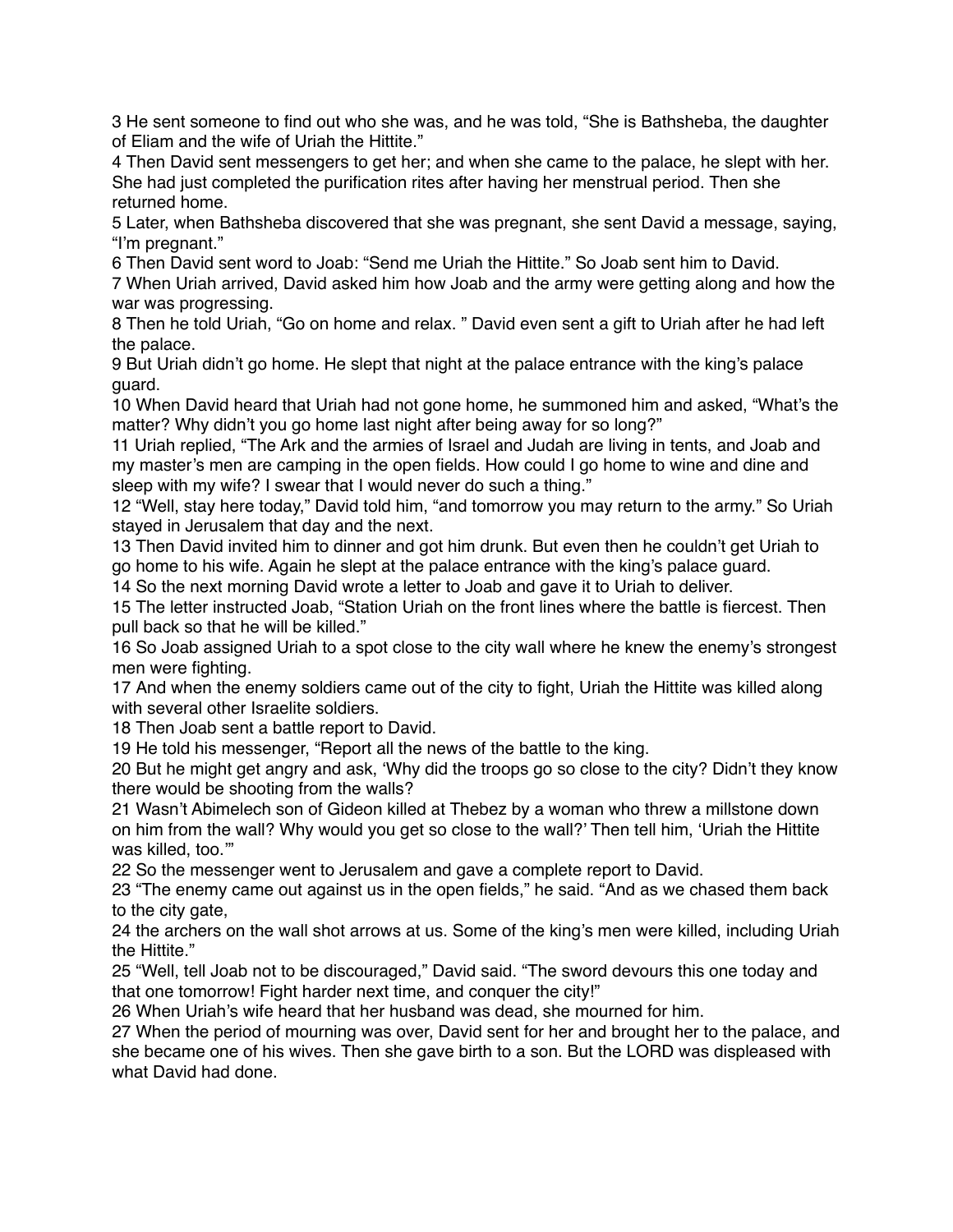### **Psalm 119:49-64**

49 Remember your promise to me; it is my only hope.

Your promise revives me; it comforts me in all my troubles.

The proud hold me in utter contempt, but I do not turn away from your instructions.

I meditate on your age-old regulations; O LORD, they comfort me.

I become furious with the wicked, because they reject your instructions.

Your decrees have been the theme of my songs wherever I have lived.

I reflect at night on who you are, O LORD ; therefore, I obey your instructions.

This is how I spend my life: obeying your commandments.

LORD, you are mine! I promise to obey your words!

With all my heart I want your blessings. Be merciful as you promised.

I pondered the direction of my life, and I turned to follow your laws.

I will hurry, without delay, to obey your commands.

Evil people try to drag me into sin, but I am firmly anchored to your instructions.

I rise at midnight to thank you for your just regulations.

I am a friend to anyone who fears you— anyone who obeys your commandments.

O LORD, your unfailing love fills the earth; teach me your decrees.

## **Proverbs 16:1-3**

1 We can make our own plans, but the LORD gives the right answer.

People may be pure in their own eyes, but the LORD examines their motives.

Commit your actions to the LORD, and your plans will succeed.

# **John 15:1-27**

1 "I am the true grapevine, and my Father is the gardener.

 He cuts off every branch of mine that doesn't produce fruit, and he prunes the branches that do bear fruit so they will produce even more.

You have already been pruned and purified by the message I have given you.

 Remain in me, and I will remain in you. For a branch cannot produce fruit if it is severed from the vine, and you cannot be fruitful unless you remain in me.

 "Yes, I am the vine; you are the branches. Those who remain in me, and I in them, will produce much fruit. For apart from me you can do nothing.

 Anyone who does not remain in me is thrown away like a useless branch and withers. Such branches are gathered into a pile to be burned.

 But if you remain in me and my words remain in you, you may ask for anything you want, and it will be granted!

 When you produce much fruit, you are my true disciples. This brings great glory to my Father. "I have loved you even as the Father has loved me. Remain in my love.

 When you obey my commandments, you remain in my love, just as I obey my Father's commandments and remain in his love.

I have told you these things so that you will be filled with my joy. Yes, your joy will overflow!

This is my commandment: Love each other in the same way I have loved you.

There is no greater love than to lay down one's life for one's friends.

You are my friends if you do what I command.